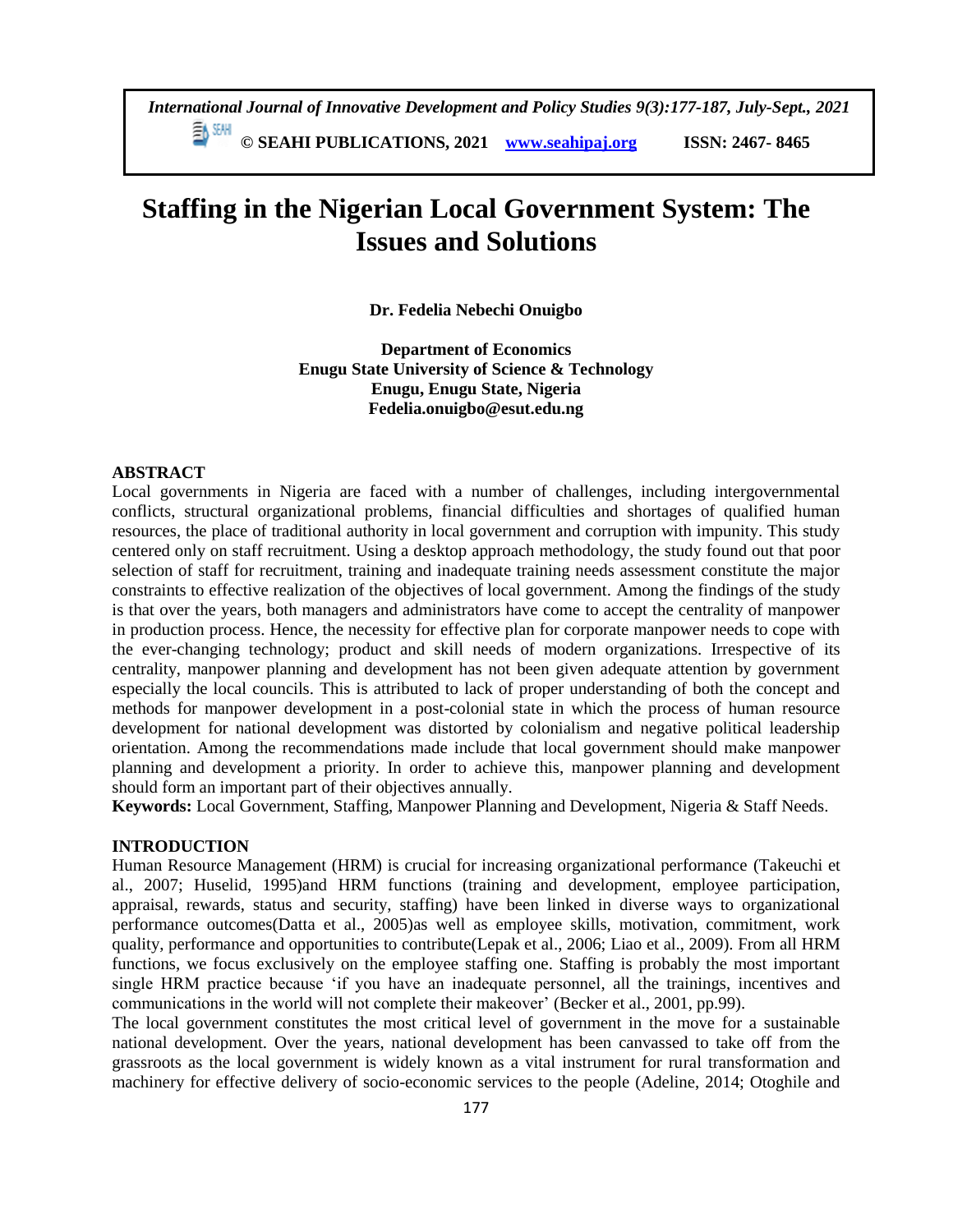Edigin, 2011).Manpower is therefore, the most strategic and potent resource in any organization, but has not received the desired professional management for the attainment of local governments' contributions towards national development. More than 70% of Nigerians reside in the rural areas where there is acute shortage of social infrastructure and economic needs. In the light of this in 1976, the local government nationwide reform was initiated where the local governments were saddled with more functions, responsibilities and finances to correct the anomaly of rural areas challenges (Adeline, 2014).

As a tier of government, the local government retains its position as the closest level of government to the people to cater for the development of the local areas (Fajonyomi & Olu-Owolabi, 2013). Consequently, lack of performance on the part of local government personnel often results in moribund national development. That is why the role of local government in national development has always been a question of argument and general discussion. The issue becomes worse when problems of development are traced to poor staffingas manifested in the inability to plan and execute government programmes as well as efficient and effective social service delivery (Fajonyomi & Olu-Owolabi, 2013).

Therefore, for development to be possible there is the need for the emergence of a sound staffing process within which adequate, skilled and well-motivated workforce should operate. No local government can be efficient and effective if it underrates the critical role that the right people play in achieving goals, thus the need for effecting staffing in the local government administration has become imperative (Adeline, 2014). Save for some few local government councils, local government generally has experienced and is still experiencing dearth of skilled, technical and professional staff like qualified engineers (of all types), medical doctors, accountants, statisticians, economists, lawyers, town planners, to mention a few. The facilitating factors for this include: Low image of local government in the mind of professional who feel and think that there is no job satisfaction sufficient to keep them at that low level of public service. Abysmally low payment scheme for the staff of the council which is not commensurate even with the recent minimum wave as local government is the least paid public service in the nation. Worst still, no effort is in place to upgrade their remuneration status.

Moreover, the manner of recruitment is questionable as it is based on subjectivity and consideration of sentiment which ultimately enthrones mediocrity and debase meritocracy. For instance, the junior carder which is grade level 01-06, whose payment status is as low as N30,000.00 at most is naturally does not suitably attract any skilled worker.

Thus, Lickert (1974) opines that "of all the tasks of management, managing the human component is central and most important task because all else depends on how well it is done". Accordingly, the personnel management of local government involves the recruitment, appointment, posting, promotion, training and discipline of its employees for the purpose of attainment of its goals. There is hierarchy of officials and institution which are responsible for the personnel management duties of the local government. This ranges from the Chairman, Secretary, Supervisors, Administrative Heads of Department and Head of Personnel Management, Junior Staff management Committee and the Local Government Service Commission. Even the Department of Local Government Affairs in the Governor's office is also involved in these personnel management functions as it has the responsibility for local government personnel training.

#### **Conceptual Framework**

#### **Conceptualizing Local Government**

Local government as a concept has been conceptualized by various scholars. The concept has been centered on the transfer of political powers to local areas by involving the inhabitants in the provision of basic needs. Ikelegbe (2005) defines local government as "a segment of a constituent state or origin of a nation state", established by law to provide public services and regulate public affairs within its jurisdiction. Fajobi, (2010) defines local government "*as a unit of government to maintain law and order based on range of social amenities and to encourage cooperation and participation of people at the grassroots to improve their living conditions*".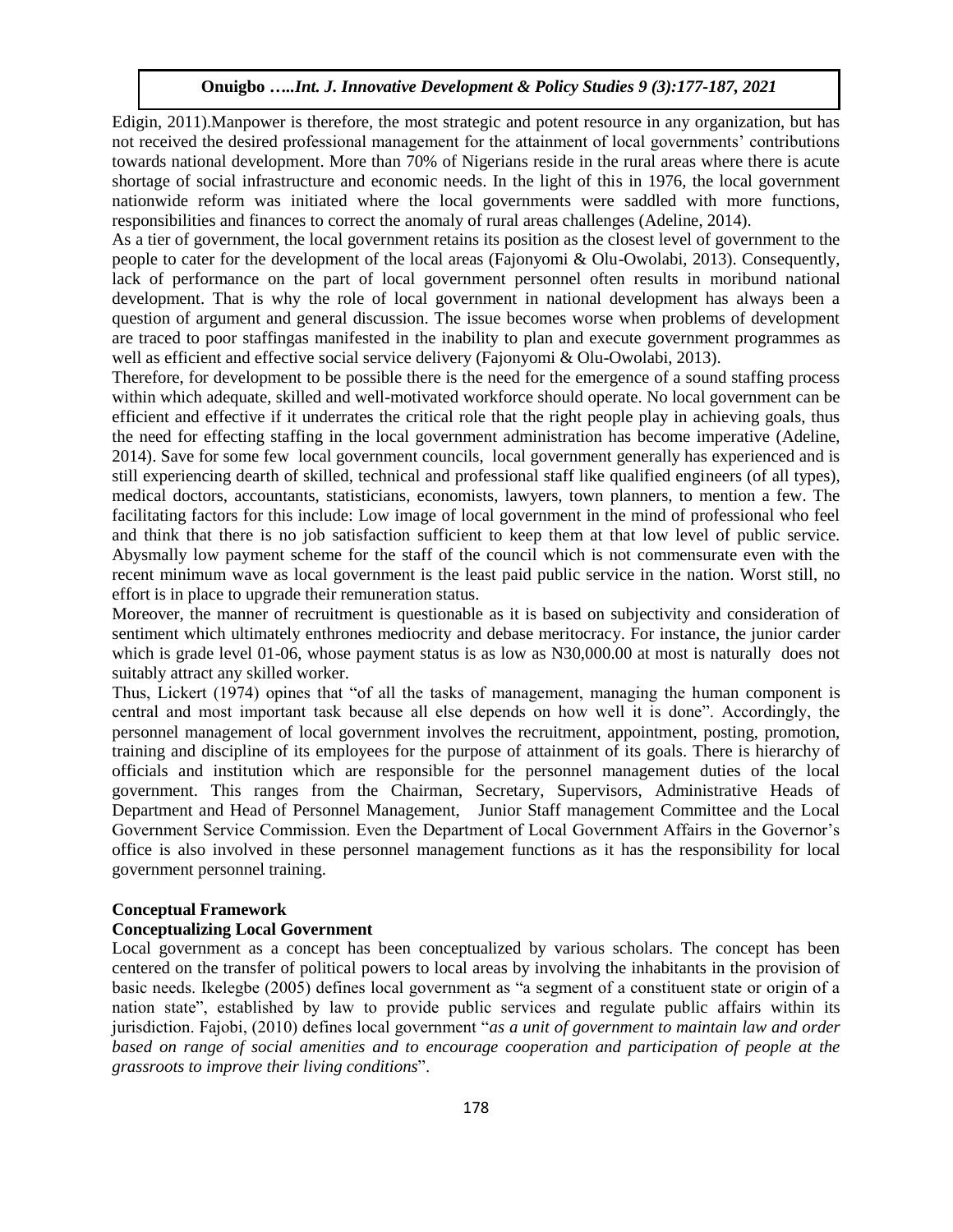The 1976 Nigerian local government reform guidelines define local government as: Government at the local level, exercised through representative council, established by law to exercise specific powers within a defined area. These powers should give the council substantial control over local affairs as well as the staff and institutional and financial powers to initiate and direct the provision of services and to determine and implement projects so as to complement the activities of the State and federal governments in their areas, and to ensure, through devolution of these functions to these councils and through the active participation of the people and their traditional institutions, that local initiative and response to local needs and conditions are maximized. United Nations Development Programme (2009) defined local government as a unit of government covering the range of governance issues that exist at the local level including decentralization of policies and processes, the role and inter-relationships of different actors and institutions, local democracy and local government performance.

Local government is both a political and administrative structure closest to the people. It is vested with certain powers to exercise control over the affairs of people in its domain. In the words of United Nations Office for Public Administration quoted by Ogunna (1987), local government is defined as:

> A political subdivision of a nation or (in a federal system) state, which is constituted by law and has substantial control of local affairs, including the powers to impose taxes or to exact labor for prescribed purposes. The governing body of such an entity is elected or otherwise locally selected (p. 369);

However, the conceptualization by guideline for implementation of 1976 local government reforms in Nigeria expanded the meaning of local government to include the purpose, functions and its operation. As cited in Ola (1984), it conceived local government as:

> Government at a local level exercised through representative council, established by law to exercise specific powers within defined areas. These powers should give the council substantial control over local affairs as well as the provision of services and to determine and implement project of state and federal governments in their areas and ensure through devolution of functions to these councils and through the active participation of the people and their traditional institutions, that local initiative and response to needs and conditions are maximized (p. 7).

For the purpose of this paper, different issues raised from the definitions above are extracted to form a broad conceptualization of local government as follows:

- The local government is a political authority with elected officials which has the political powers to take decisions
- The local government is a subdivision of the central government established by the law
- The local government is a unit of government closest to the people to provide basic social and economic amenities.
- The local government is an entity that has substantial autonomy to make laws, rules and regulations. Also the autonomy to formulate and execute programmes and policies
- The local government is expected to facilitate the existence of democratic self-government close to the local government levels of the society, and to encourage initiatives for leadership potentials
- The local government is expected to mobilize human and material resources through the involvement of members of the public
- The local government is expected to provide a two-way channel of communication between the local communities and central government.

From the above issues raised, we can therefore adopt the broad functions of the local government and the rationale behind the existence of local government as articulated by Bajela (1986) to include: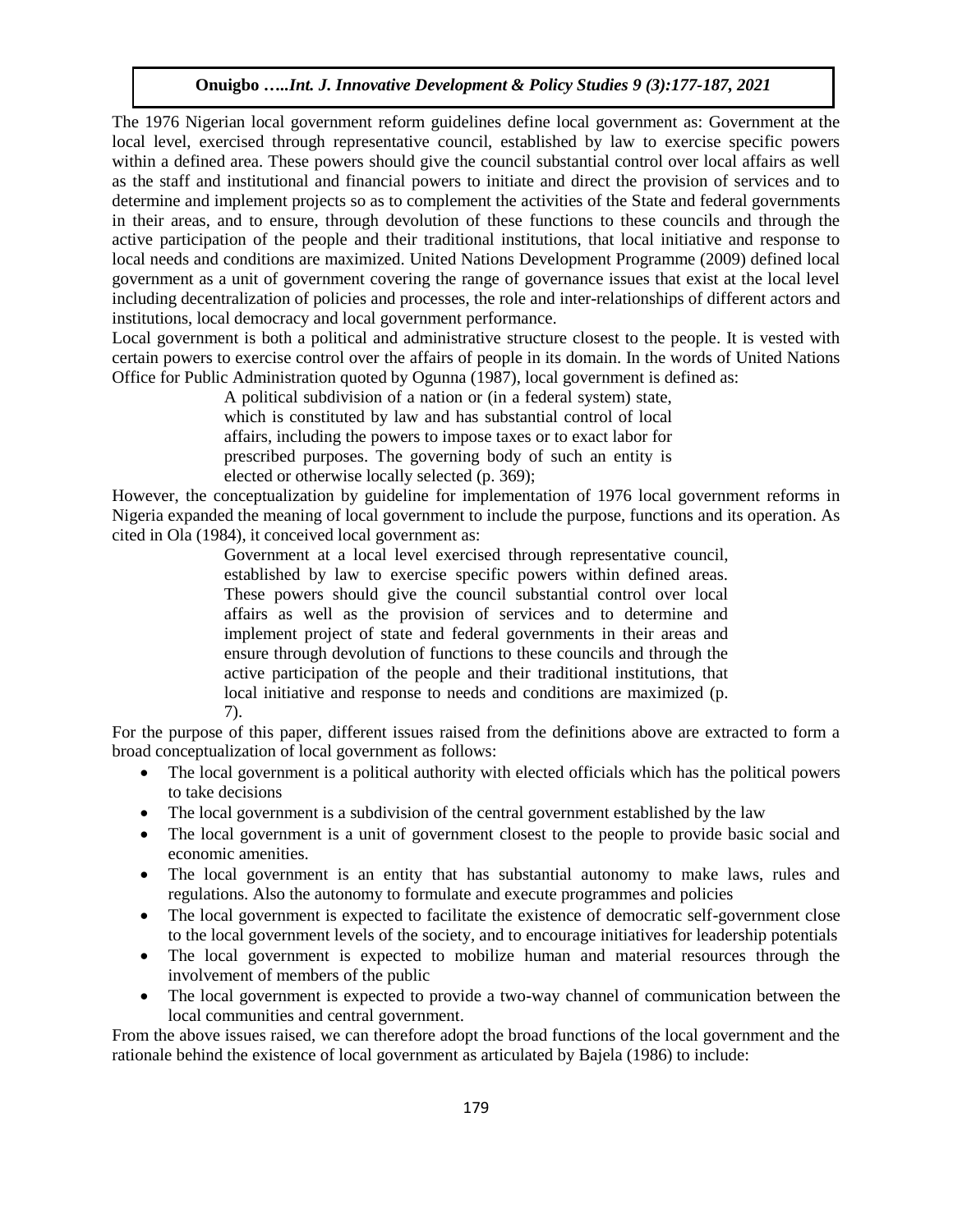- Bring government to the grassroots level, thus encouraging a sense of belonging among the local populace;
- Facilitate effective and efficient government administration;
- Foster even and rapid socio-economic development of the communities they serve;
- Promote effective and efficient communication link between the central government and the people at the grassroots level;
- Encourage greater public participation in governmental activities;
- Provide utility services and amenities to the local people; and
- Help the central government in the maintenance of law and order.
- To attain the above, there is need for effective staffing.

#### **Conceptualizing Staffing**

To ensure professionalism in the local government service, creation of departments of personnel, finance, supply and offices for councilors, secretary, treasurer and auditor-general for local government were made mandatory. The 1988 reform also clearly defined the functions of the Local Government Service Commission, which sets guidelines for staffing and monitoring local governments. All these provisions sought to institute responsible local government in the Nigerian federation (Abdulhamid & Chima, 2015). Previous literature has shown that implementing an effective staffing process is positively correlated with organizational performance [\(Delery and Doty, 1996\)](#page-10-0). A sophisticated selection system tests a candidate's potential for a position and decreases the organization's level of uncertainty when faced with an external candidate [\(Lado and Wilson, 1994\)](#page-10-1). A stringent recruitment and selection system also gives those employees who are selected a sense of elitism, imparts high expectations of performance, and conveys a message of the importance of people to the organization [\(Pfeffer, 1998\)](#page-10-2). Incompatibility between the individual and the organization can impede the achievement of necessary performance levels [\(Lado and](#page-10-1)  [Wilson, 1994\)](#page-10-1), while an advanced staffing process can bring to the organization employees who match the abilities of the present human resources and fit into the existing interpersonal structure, at lower training costs. Parnes[\(1984, p. 473:cited in Dean and Snell, 1996\)](#page-10-3) supported this thesis when he states that 'one of the most obvious ways firms enhance their stock' of human capital is through the individuals they hire'.

In view of the above, Ployhart [\(2006, p. 868\)](#page-10-4) posits that 'staffing is as the process of attracting, selecting, and retaining competent individuals to achieve organizational goals'. Dyck and Neubert [\(2009,](#page-10-5)  [p. 360\)](#page-10-5) define staffing as 'the HRM process of identifying, attracting, hiring and retaining people with the necessary knowledge, skills and abilities to fulfill the responsibilities of current and future jobs in organization'. Staffing is the means by which firms recruit and select applicants with higher quality and generic human capital [\(Schmitt and Chan, 1998\)](#page-10-6). In this sense, recruitment and selection can be considered as the two phases of the staffing process. The process of employee staffing consists of finding, evaluating, and assigning individuals to work [\(Gomez-Mejia et al., 1998\)](#page-10-7). Organizations of any size may use staffing to acquire temporary or permanent employees. Some related terms and departments include human resources, personnel management and hiring (Otoghile & Edigin, 2011).

According to Odigbo (2013) staffing in the local government system is the traditional management function of attraction and selection of the best people and putting them on job where their talents and skills can be best utilized, and retention of these people through incentives, job training and job enrichment programmes, in order to achieve both individual and organizational objectives. This emphasizes managing human resources. It is the function of human relationship in the organizational structure with competent staff. It is that part of the management function which is concerned with people at work and with their relationship within the organization.Staffing may be defined as "that function of management, which is concerned with selecting, developing, maintaining and utilizing the manpower such that the objectives of the organization are achieved economically, socially, politically and effectively. The objectives of individual employees of the local government are accomplished to the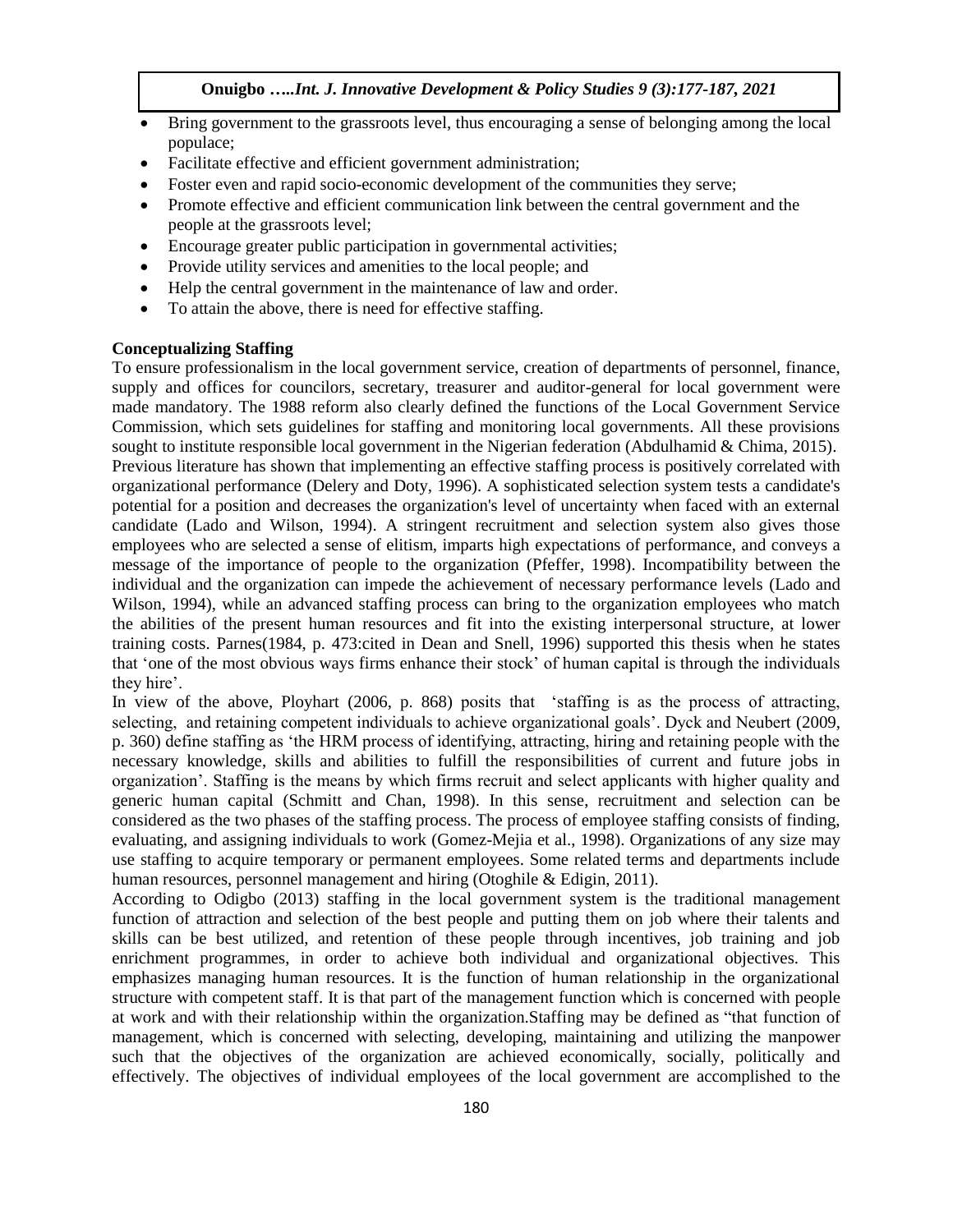highest degree possible and serving in tandem with the objectives of the community at large (Adeline, 2014).

According to Koontz and O'Donnell (1980: 76):

The managerial function of staffing involves manuring the organizational structure through proper and effective selection, appraisal and development of personnel to fill the roles designed into the structure. Staffing is defined as, "Filling and keeping filled, positions in the organizational structure. This is done by identifying work-force requirements, inventorying the people available, recruiting, selecting, placing, people available, recruiting, selecting, placing, promotion, appraising, planning the careers, compensating, training, developing existing staff or new recruits, so that they can accomplish their tasks effectively and efficiently.

They further expressed that in simple words, staffing function relates to:

- Manpower planning.
- Recruitment, selection and placement of employees at the right places and at the right time, doing things which result in the organization, individual employees and the society at large receiving maximum long-run benefits.
- Training and development through counselling and performance evaluation.
- Employee welfare, including safety and health;
- Maintaining healthy labour relations;
- Framing suitable compensation policies;
- Maintaining effective discipline and control mechanism.

Generally, the staffing function is handled by Personnel Department in the local government system in Nigeria. The personnel policies are formulated by the personnel department to achieve the maximum usage from personnel in the local government.These personnel policies and decisions are constantly changing due to the following considerations according to Armstrong (2006):

- The social and legal pressure is high to increase the proportion of minority workers.
- Affirmative action: local government councils are obliged to give special considerations to minorities including women workers in order to compensate for past discrimination against them. This has been a result of special upheaval against a male-dominated society and business where women and minorities were not treated at equal level. This affirmative action may require more pre-assigned jobs for minorities and women.
- The workers are shifting their idea of success.
- The number of people who prefer to work only part- time is increasing. Even the full-time workers are trying to get fewer work week hours so that they can have more leisure time.
- Education level of the total work-force is rising.
- There is a shift towards more skilled jobs. Due to advent of mechanization and specialization and technological innovations, the number of unskilled jobs has been steadily decreasing giving rise to more skilled jobs requiring training and adoption.
- Labour unions are becoming stronger and highly protective of the work-force and thereby personnel management policies are affected by union's objectives and goals.
- There are continuous social and technological changes.

Since a number of factors affect the formulation and execution of personnel policies, it is important that these policies be based upon sound principles which would ensure that equity and justice are accorded to all employees, "a fair day's pay for a fair day's work is adopted and opportunities are offered to all employees for job satisfaction and job enrichment."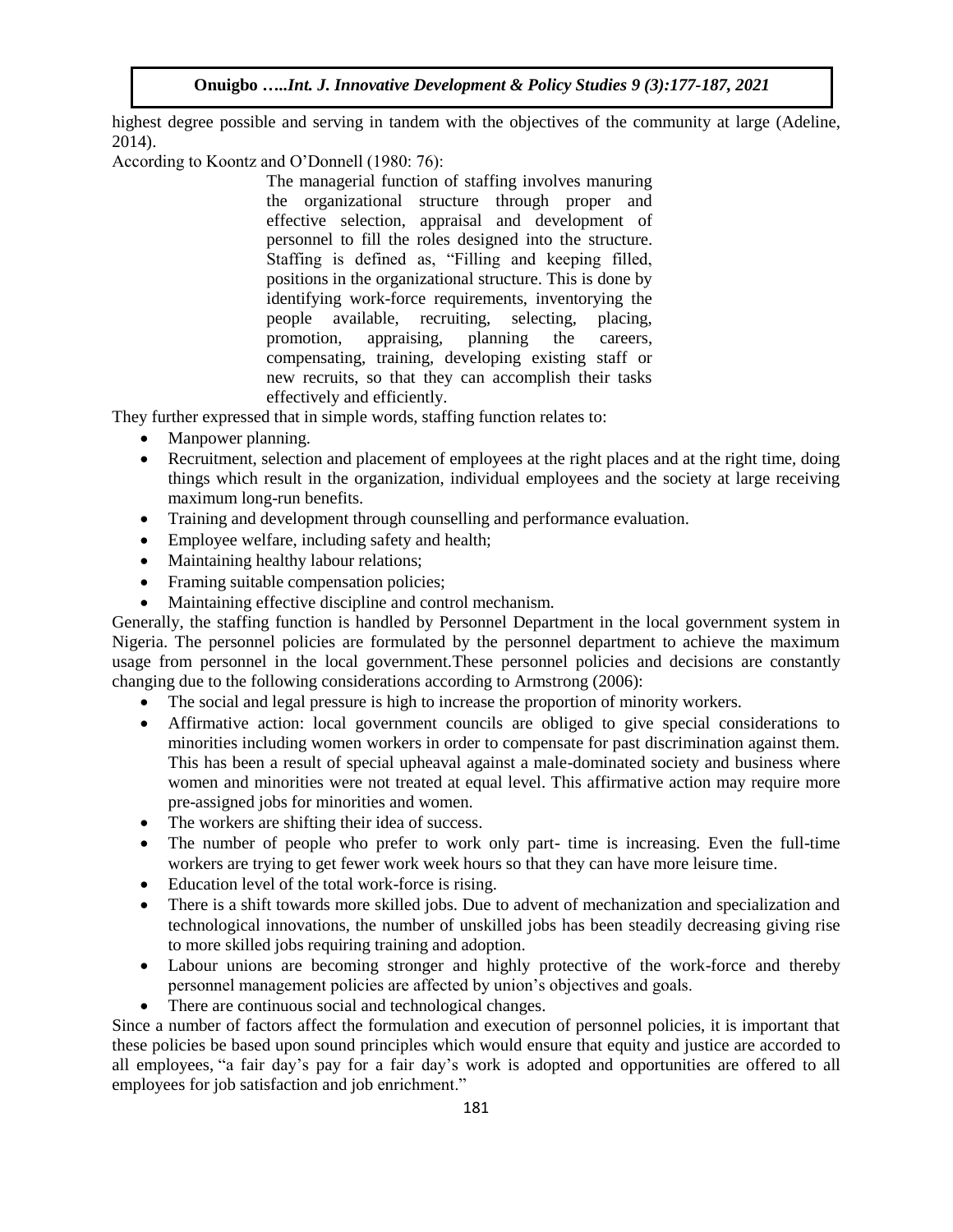#### **Features of Staffing**

According to Yaro (2014) the following are the features or nature or characteristics of the staffing function:

- It is a universal function. It is the responsibility of every manager.
- It is a continuous function performed by every manager to ensure successful functioning of his department and to develop his successors. Since staffing is a continuous function, it will be effective in realizing its goals.
- It is a dynamic and never ending process. With changes in the size and environment of the local government, changes take place in personnel.
- Human resources expects and deserves dignity. So the success of the staffing function lies in involving every individual in the organization in the task of achieving organizational goals.
- It is a difficult function with problems of social, philosophical and psychological nature.
- Staffing is a management function.
- It is an integral part of management process.
- Staffing is the pervasive function of management.
- Staffing is concerned with the optimum utilization of human resources.

#### **Importance of Staffing in the Local Government System**

Ubeku (1975), observed that we may examine personnel management from two different angles, first, as a function or responsibility of every manager or supervisor who has people under him all of whom are working towards the achievement of desired goals. Secondly, as a function in an organization which is performed by particular department, the personnel department. Deriving the above extract, there are problems of the personnel departments of the local government and there problems which the staff of the local government encounter. On the basis of the latter, Ogunna (1996) referred to it as personnel problem of the local government among which he outlined low pay, lack of adequate incentives and motivation, low prestige as local government employees are considered as rural officials with local status and rural image. Their job is not challenging to bring out the best in them. They do not enjoy equal treatment with the state civil servants etc. Onyishi (2002) blamed the problems of personnel department of the local government on over centralization hence lumping seldom makes staff assessment efficient. Onah (2002) pointed at political interference from the states and the influence of ethnicity, favouritism and nepotism. Majorly, irregular payment of staff salaries and total absence of fringe benefits and physical working conditions which are usually very poor all impacts negatively on the personnel management of the councils.

According to Greenfield (2007) the following are the importance of staffing in the local government system in Nigeria:

- Staffing function help in discovering of qualified and obtaining competent personnel for various jobs in the local government.
- Since the right person is recruited for the right jobs, it leads for maximum productivity and higher performance.
- It promotes optimum utilization of human resources.
- It increases job satisfaction and morale of the workers through adequate remuneration for each job.
- Since the staffing helps to ensure maximum utilization of human resources exist the labour costs per unit or production will be reduced.
- It ensures the continuity and growth of the organization such as local government, through development managers.
- It helps business activities are not disrupted at any time due to shortage of competent workers or excess of workers. Because it forecasts the correct staff requirements for the present and for the long-term.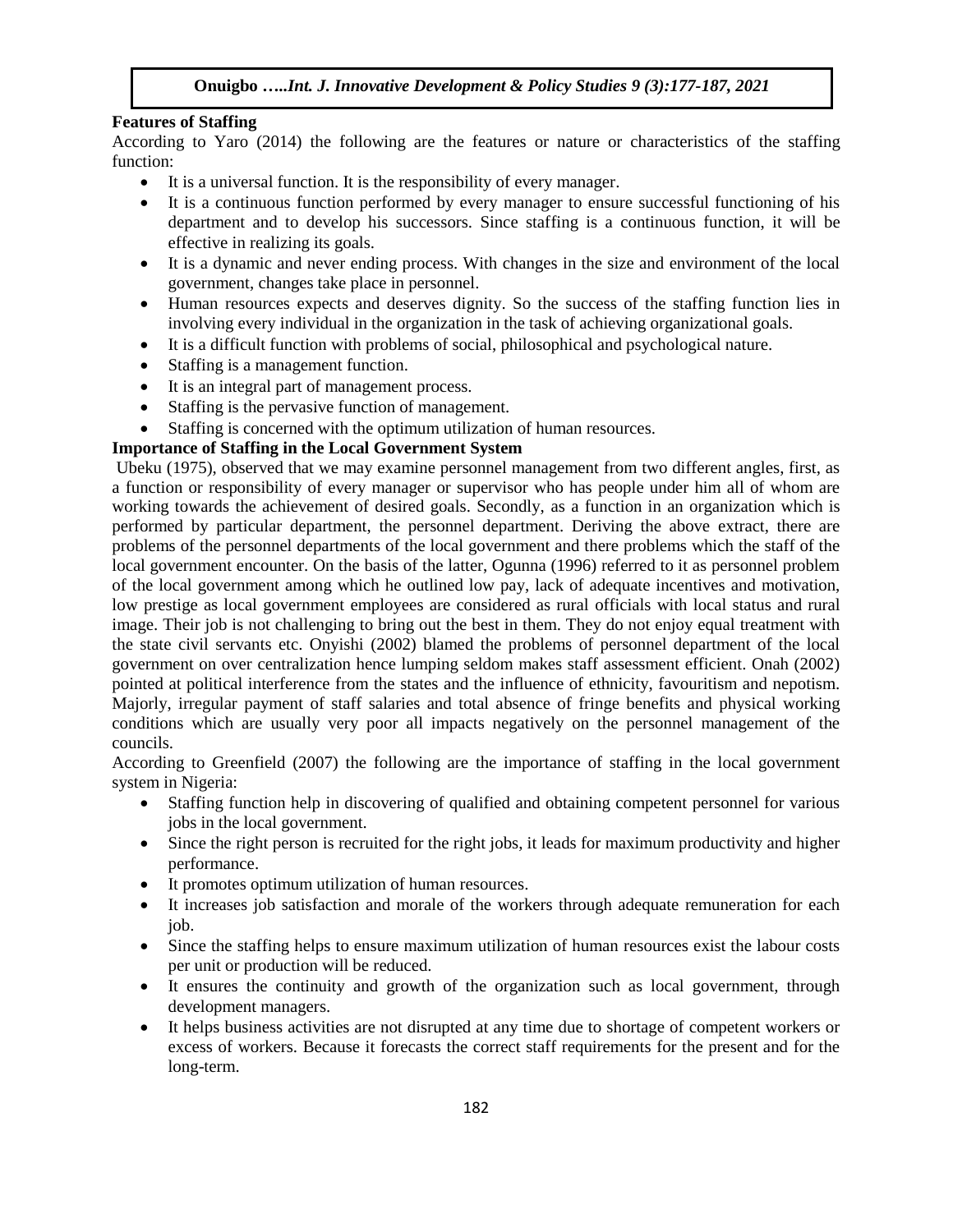- It leads to efficient functioning of the organization like local government due to systematic programmes for the selection, training and appraisal of employees are required by proper staffing function.
- The use of latest technology can be achieved by the right person, selected in the local government.
- Employees now recognize the dignity of labour, there is awareness of the role of performing the staffing function well; management can show the significance it attaches to the human resource development.

## **Principles of Staffing:**

The principles, which relate to the nature and purpose of staffing, selection, training and development and appraisal of managers in the local government system in Nigeria as postulated by Gberevbie (2010), are given below:

## **(1) Principle of Staffing Objective**

The objective of staffing is to bring people with required skills into the local government and develop them into valuable organizational resource. The implementation of this principle will help in the undertaking of responsibilities of management by competent people and, thus ensure the long-term success of the enterprise.

## **(2) Principle of Staffing Responsibility**

The responsibility of the efficient planning and execution of the staffing function rests upon every manager at all levels of the local government council. To be effective, specialized services of the personnel, department should be utilized to carry out the staffing responsibility.

## **(3) Principle of Human Resources Planning:**

In today's complex and dynamic environment, human resources planning ensures that the local government council has adequate supplies of managers. Planning for manpower is necessary both when managerial talent is in abundance or in scarcity.

## **(4) Principle of Recruiting Personnel:**

To achieve the staffing objective in the local government, both internal and external sources of recruitment should be judiciously utilized. The more an enterprise is committed to the assurance of quality management, the more it will encourage open competition among all candidates for management positions.

## **(5) Principle of Training Objectives:**

The more precisely and carefully the training aims are stated, the more likely are the changes of accomplishing them. The training needs should be stated for different categories of personnel. This will ensure the measurement of the effectiveness of training efforts.

## **(6) Principles of Managerial Appraisal:**

The more clearly verifiable objectives and required managerial activities are identified, the more precise is the appraisal of managers against these standards. This principle suggests that managerial performance appraisal should be based both on the criteria of verifiable objectives and evaluation of managers as managers.

## **Essentials of Good Staffing Policy:**

The essentials of good staffing policy in the local government system in Nigeria according to Ahmad  $\&$ Schroeder (2002) include the following:

- It should take into account the interests of both employer and employee.
- It should be consistent with the basic overall policies of the unit.
- It should be complete in every respect.
- It should be simple and precise.
- It should be reasonably stable and permanent.
- It should be flexible, in relation to changes in environment.
- It should be responsive to prevailing trends in local government and society.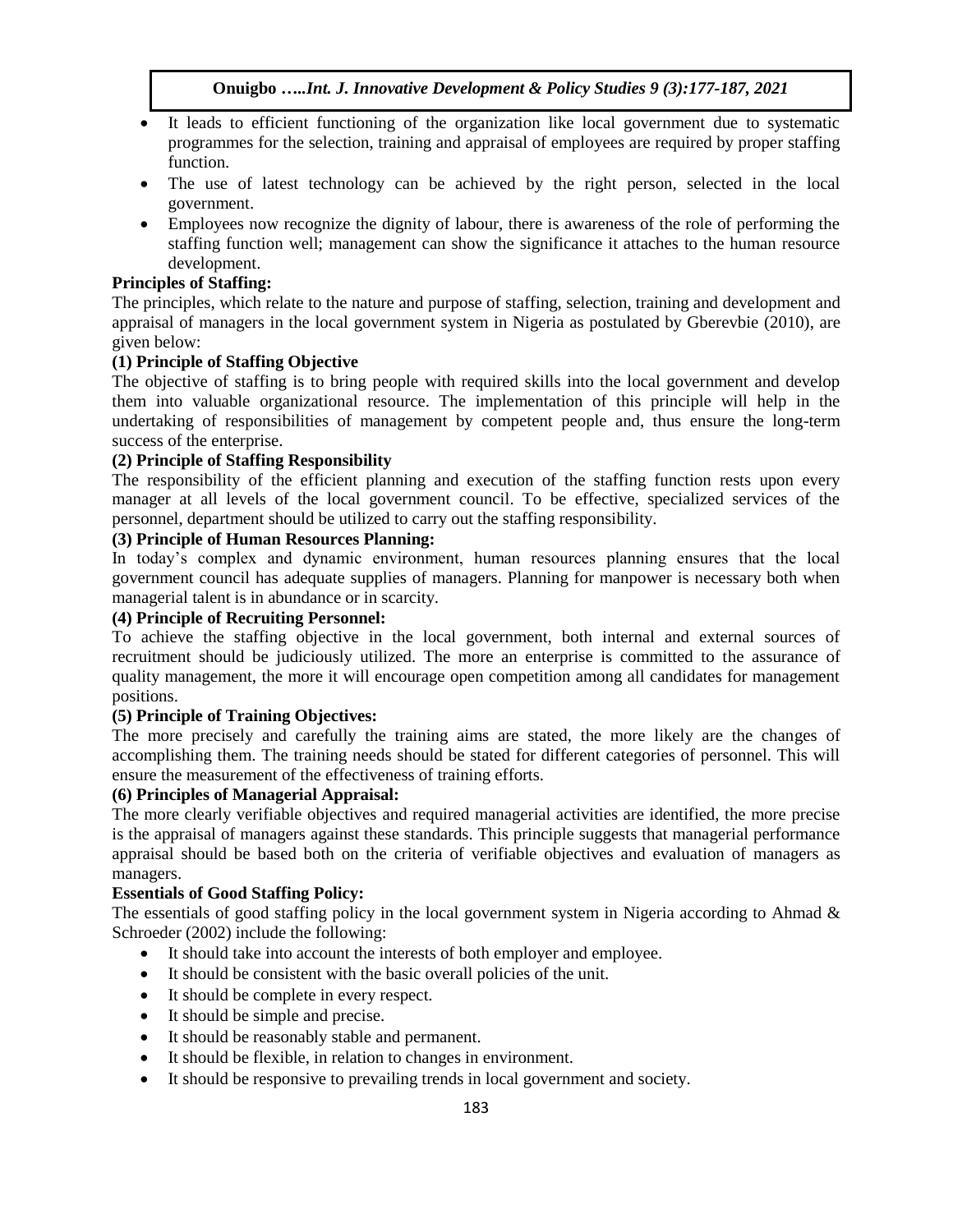- It should take into account variations in the capabilities, interests and attitudes of employees.
- It should be uniformly applicable to all members of the local government council.
- It should be properly communicated to those for whom it is intended.
- It should be acceptable to the employees.

# **The Process of Staffing in the Local Government System:**

The procedure or steps which are adopted in the managerial function of staffing process according to (Akintunde&Giwa, 2017) consists of the following sequential steps:

Staffing process stresses on equipping the organisation with an exact number of people, and that too at the right time and place**,** which will help the organisation to attain its objectives effectively. The staffing process involves a series of steps, discussed as under:

1. **Manpower Planning**: Popularly known as human resource planning, it is the process of forecasting the firm's demand for and supply of competent workforce, in the adequate number in future.

2. **Recruitment**: It entails seeking, stimulating and obtaining, as many applications as possible from the eligible and competent candidates.

3. **Selection**: It is the decisive step of the staffing process, which involves differentiating between applicants, so as to identify and choose the candidate who best fulfils the qualifications and requirements of the vacant position.

4. **Placement**: The allocation of rank and responsibility to selected candidate, is known as Placement.

5. **Orientation and Induction**: After the placement, the next step is to provide the new employee with the information they require for functioning comfortably and efficiently in an organisation. Induction is the process of introducing the new joinees to the job and the organisation as well.

6. **Training and Development**: In this step, the new joinees undergo training to acquire specific skills. Development implies learning opportunities, designed by the organization, to ensure the growth of employees.

7. **Performance Appraisal and Career Development:** This step involves devising methods that would judge an employee's performance over a period of time and providing opportunities to employees to develop their careers and managerial talents. This can be shown in diagram 1 below.

8. **Career Management**: Career Management is a process in which the individual understands and learns new skills and interests and use them for the betterment of the organization and self.

9. **Compensation**: Compensation refers to the consideration which an individual gain, in return for his/her contribution to the organization.

# 10. **Promotion and Transfer:**



**FIGURE 1: STAFFING PROCESS** 

Source: Ejumudo(2011)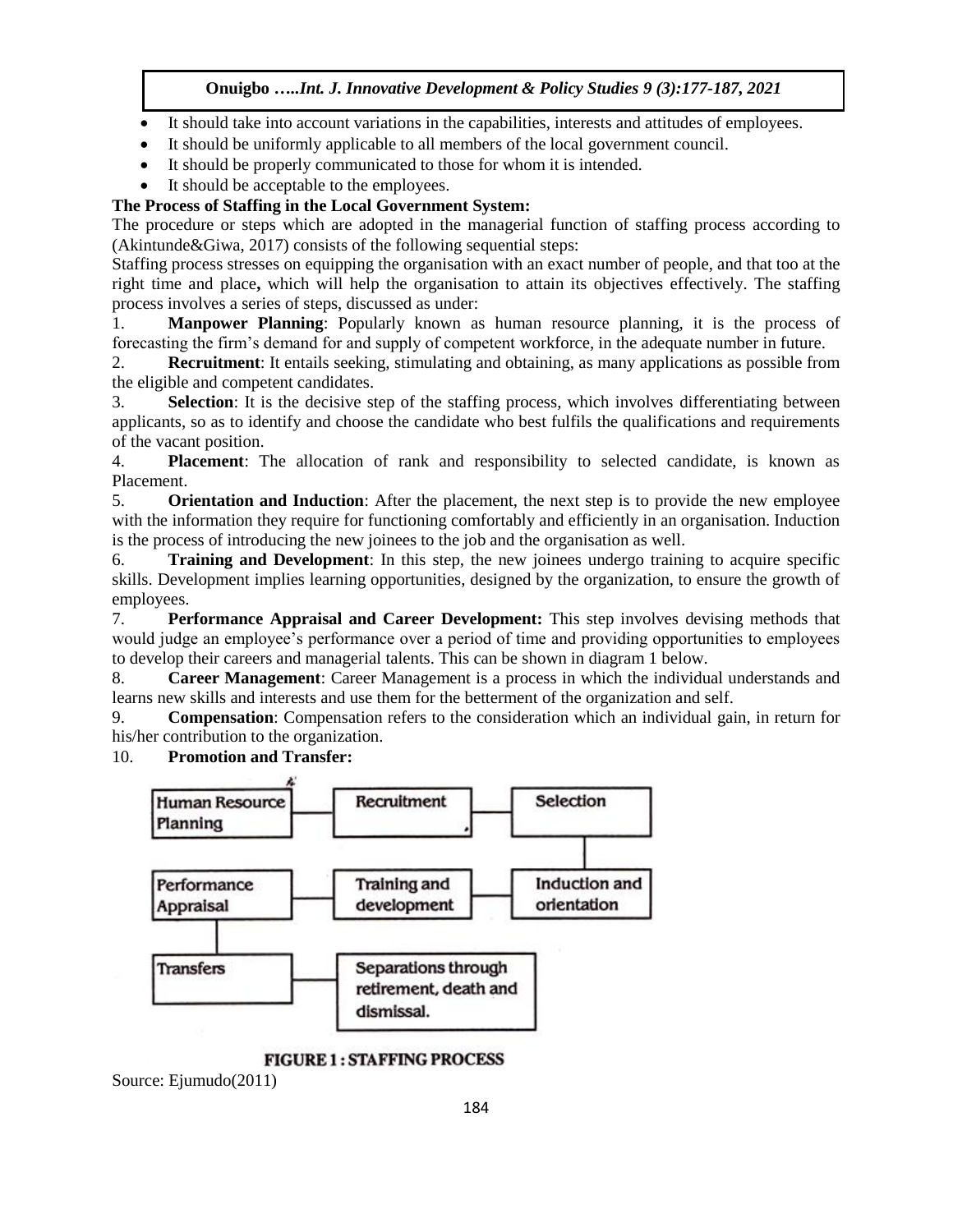Each of these steps is important for the maintenance, performance and growth of local government administration in Nigeria, each step involves attending to the human assets and improving upon its quality.

According to Chukwuemeka, Ugwuanyi, Ndubisi-Okolo&Onuoha (2014) Staffing process recognizes the significance of each person employed by the organization, as the work of every individual, keeps the organization going. So, acquiring a good staff is a tough task, because the success of the organization depends on it and so, the process should be performed attentively.Further, the top executives of the organization should be aware of the national labour laws**,** which applies to the organization. Moreover, the organization should be clear on how many employees, it is going to recruit, for carrying out various activities of the organization.

#### **Challenges to Staffing in the Local Government System in Nigeria**

The following factors posed threats to the staffing process in the local government administration in Nigeria:

- Unlawful discrimination on the grounds of sex, ethnic origin and religion instead of merit,
- Non-consideration of the right attitude in the process of staffing,
- Undue interference by the politicians and top functionaries in the staffing process,
- Biasness in the staffing method by the employers affect the credibility and quality of employee,
- Replacement of retired personnel with their relatives and back-door recruitment disrupts staffing process in the local governments. For instance, in Enugu state, the top management staff replaces retired persons with either the son or wife of the retiree.

#### **CONCLUSION**

Personnel function is a critical factor in the attainment of the goals of an organization, hence good organizational structure does not by itself, guarantee good performance. Plant, offices, computers, automated equipments and all else that a modern firm use are unproductive except for human efforts and direction. This is why personnel management has been defined as persons employed in an organization to perform some kind of work or task including the management of them.

However, the ability of personnel to contribute to the attainment of the goals of an organization such as the local government depends to a large extent on how well they are recruited, their quality and how they are managed. This is because all the task of management managing the human component is central and most important task because all else depend on how well it is done. Simply put, the personnel of an organization have to be properly managed for them to be able to make maximum contribution to the organization. Such organization may be the local government council.

In this paper, we conclude that staffing in the local government administration in Nigeria are complementary and critical indispensable institutional activities that add significant value to Nigeria's civil service. This is due to the fact that they jointly provide the basis or bottom line for the efficacious role of the civil service in supporting the policy formulation process and translating policies into action. After all, the onerous task of the civil service is to operate the administrative machinery in accordance with the policy established by the political executive, and the work of government cannot be done without it. This explains why staffing systems must be allowed to take its full course or follow its entire cycle by adhering to the principles of systematic planning, clinical execution, objectivity and merit, even where there is need to satisfy such demands for ethnic balancing or Federal Character Principle.

In the Local Government Administration, staffing system is beset with extra-institutional/organizational factors that alter the demands for meritocracy and constitute a threat to the efficacy of the local government as an instrument and machinery of development in Nigeria. Indeed, the high level of political interference and manipulation by the political class, top administrative echelon and others, through the exploitation of such factors as ethnicity, nepotism, favoritism, institutional and state politics, top governmental connection and outright corruption, in determining who gets engaged in the service is not only anachronistic, but it is equally dysfunctional with consequential effects and negative implications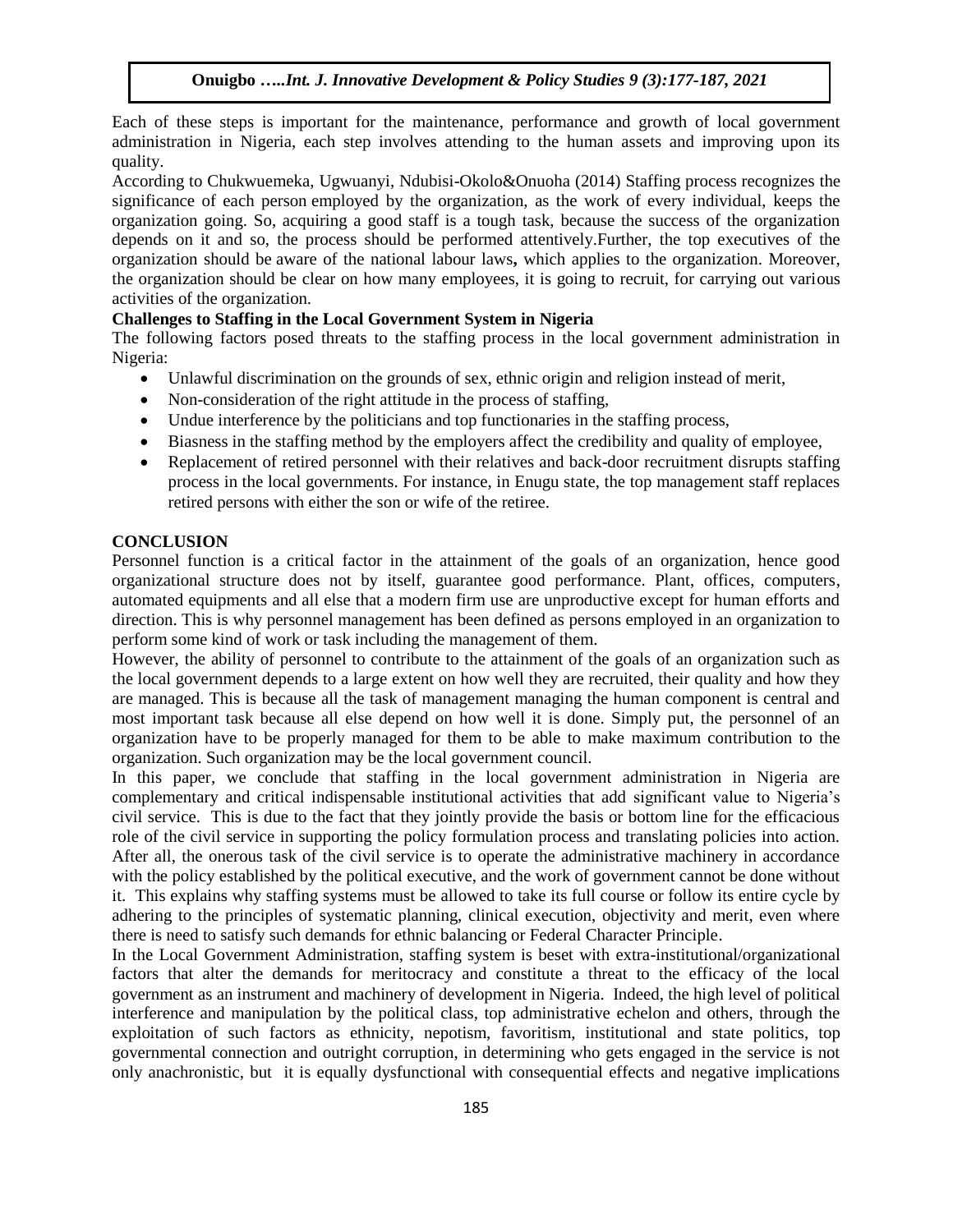for human resource competence, capability, quality decisions and service delivery. The effect of the manipulation of the staff recruitment and selection process in Nigeria's local governments is a failed and incapacitated civil service that is unable or constrained from providing the desired and inevitable nexus between policy formulation and execution through a committed team of competent, capable, quality and service-minded workforce.

Though the staffing system in the local governments in Nigeria is characterized by a number of irregularities, which are mostly sentimental, it is believed that a lot can be achieved if the recruiters maintain the status quo by making sure that merit is considered as number one priority followed by impartiality, fairness and equality. After all, the Fulton Committee ignored the attempt devised by the Nigerian State to justify the need to incorporate such tendencies as quota system, Federal Character, religion, etc, which in the final analysis are used negatively to favour sectionalism.

## **RECOMMENDATIONS**

The following recommendations are put forward for consideration. It is hoped that if these recommendations are implemented, the local government administration in Nigeria would come alive and become the envy of other nations.

(a) The Nigerian Local Government Commission should try as much as possible to ensure that no unlawful discrimination occurs in the staffing process on the grounds of sex, ethnic origin and religion. Thus, staffing into the local government system should be based on merit.

(b) Staffing in the Local Government administration, should not be based on the skills of the applicants alone. Positive attitude should also be considered as well. The right attitude not only benefits the employee but also maintains workplace morale and improves overall performance that benefits both the employee as well as the organization as a whole.

(c) Political office holders and other top government functionaries should minimize or stop constant interference in the issue of recruitment and selection of staff in the public service. This would help to avoid the very sad experience of the Nigerian Immigration Service (N.I.S) selection process in 2014.

(d) local government employers should be cautious in choosing staffing methods as well as assessing the predictive value of the methods in order to maintain credibility among applicants. The parameters considered before employment should be sound, not biased and up to date.

(e)There is need for professionally qualified and experienced personnel to head various departments in the local government. Such persons will be needed to formulate efficient personnel plans, evolve personnel management techniques and strategies for efficient personnel recruitment, placement, and management.

(f) Government at all levels should make manpower planning and development a priority. In order to achieve this, manpower planning and development should form an important part of their objectives for every financial year.

(g) Finally, recruiters in the Nigerian local government need to keep abreast of changes in the labour market to ensure that their staffing efforts are not wasted or directed at too small a pool of labour. This means that government must know its exact workforce and also know when there is need to add to the existing workforce.

## **REFERENCES**

- Abdulhamid, O. & Chima, P. (2015). Local government administration in Nigeria: the search for relevance. *Commonwealth Journal of Local Governance*. http://epress.lib.uts.edu.au/ojs/index.php/cjlg.
- Ahmad, S. and Schroeder, R.G. (2002). The importance of recruitment and selection process for sustainability of total quality management.*International Journal of Quality and Reliability Management,* 19,540- 550.
- Akindele, J. I. &Giwa, R. (2017). Recruitment policies and politics in the local government administration: Implication for the achievement of universal basic education as a sustainable development goal in Nigeria.*International Journal of Academic Research in Business and Social Sciences,*7(9). DOI: 10.6007/IJARBSS/v7-i9/3345 URL: http://dx.doi.org/10.6007/IJARBSS/v7-i9/3345